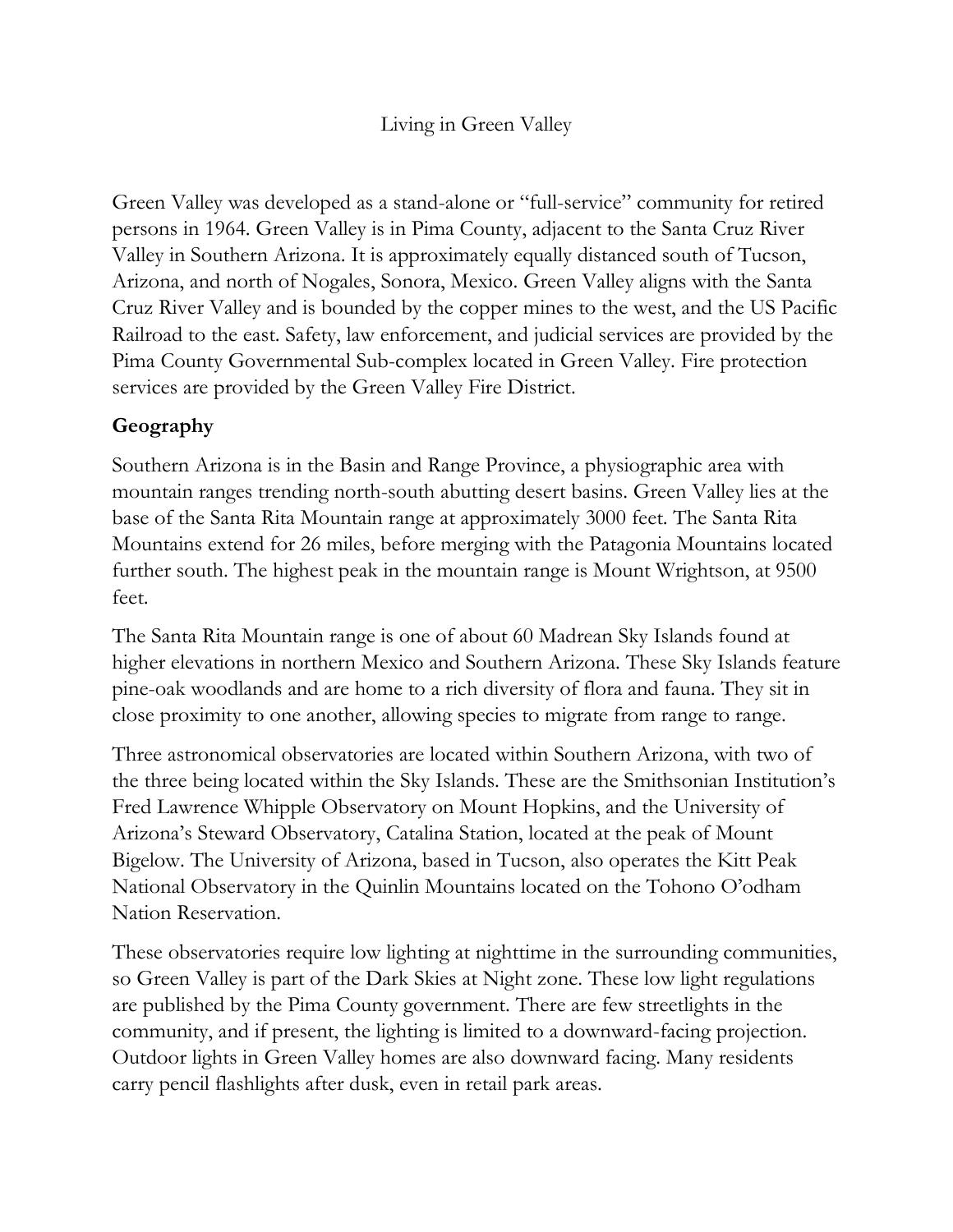# **Climate**

Due to its altitude, the weather in Green Valley is milder than other desert cities such as Phoenix, Arizona, and Palm Springs, California. The average high temperature for December through February is about 66 degrees Fahrenheit, and the average low is 37 degrees. Most winters see a few nights with either a soft or hard frost. June is typically the hottest month in Green Valley, with temperatures in July through September varying slightly due to the summer monsoons. Recent climate changes have affected the weather patterns so instead of several days of above 100-degree temperatures in the summer months, we now have several weeks. The monsoon pattern has also changed as the summer rainy season is highly variable in the amount and duration of the rainfall. The summer rainstorms have become more powerful, with higher winds and lightning. Higher temperatures and drier conditions in the summer, along with more powerful monsoons, have increased the danger of wildfires.

A "monsoon" is a season of increased moisture, and while awe-inspiring, can be extremely dangerous. Newcomers to the community need to be aware that it can rain so hard that visibility when driving can be severely impaired. Previously dry washes can become raging torrents of water in minutes, sweeping away vehicles and roadways. Even if the area appears to be dry, water from these storms drains through the entire length of washes in the community. If you are driving and see a sign that states "Do not enter if water present" obey it, since a small trickle of water can become a high wall of water in seconds.

The desert temperatures also present challenges. There is often a range of almost 20 degrees difference between the daytime and nighttime temperatures. High SPF sunscreen, hats, long-sleeve shirts, and plenty of fluids should always be carried with you. People unaccustomed living in a desert environment often underestimate how quickly a person can dehydrate during the summer months. Desert surfaces retain heat and are often too hot for people and pets to walk on. Children and pets quickly and easily succumb to the heat if left in cars or in non-shady areas outdoors.

## **The Sonoran Desert**

The Sonoran Desert is a unique ecosystem that occupies the basins that are surrounded by mountain ranges in Southern Arizona. Although arid, the Sonoran Desert is green; it sports wildflowers in the spring, fruiting cacti in the summer, golden boughs in the fall, and snow-capped mountains in the winter.

The Sonoran Desert is one of the hottest, wettest, and most biodiverse deserts in the world. It is home to over 2000 plant species and over 500 animal species. The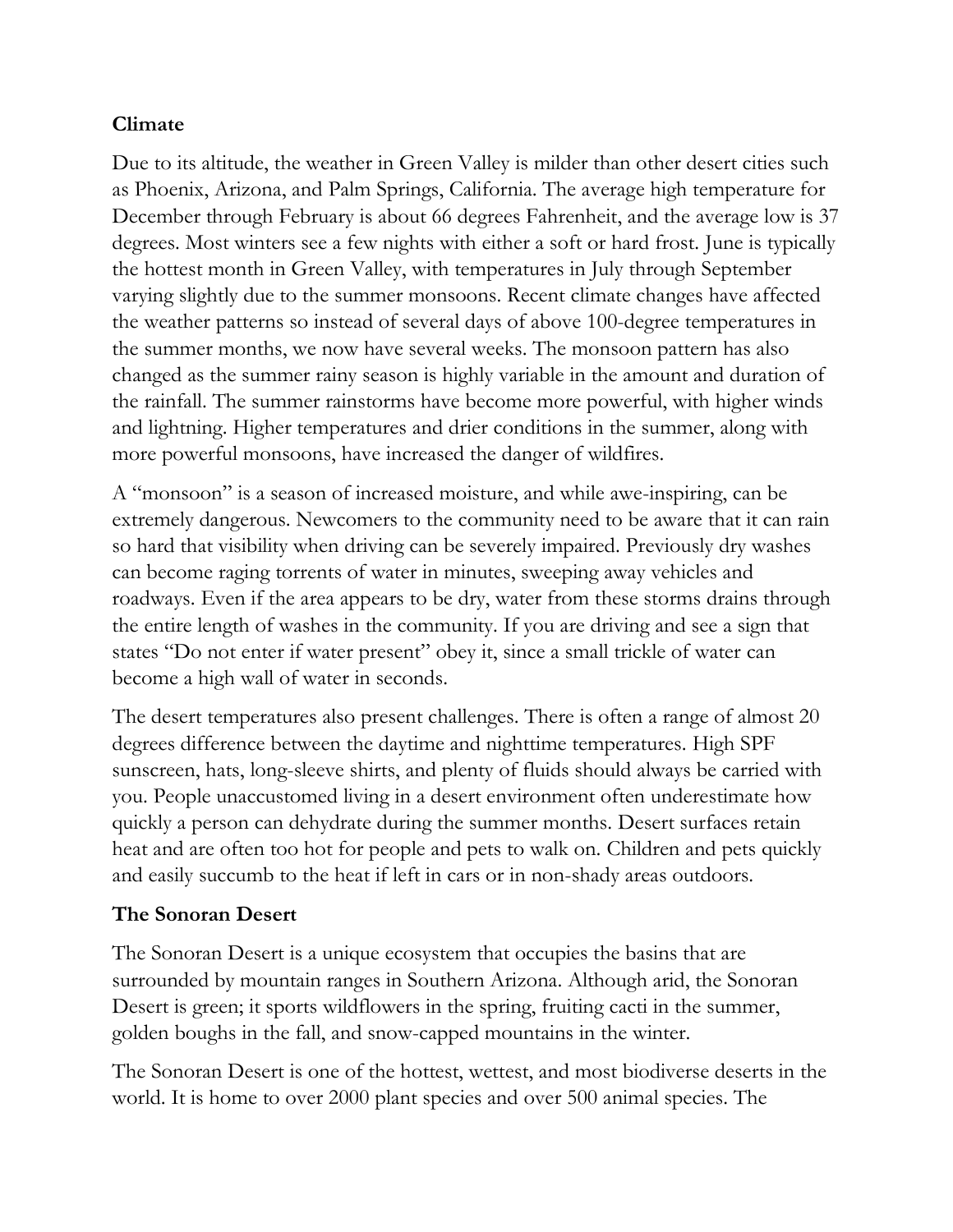Sonoran Desert is also home to over 350 species of birds and 150 species of reptiles, amphibians, and fish. Approximately 60 species of mammals can be found in the Sonoran Desert, along with many arthropods, which include scorpions, spiders, centipedes, and bees. The iconic Saguaro Cactus is only found in the Sonoran Desert. These majestic cacti can grow to over fifty feet in length, one foot in diameter, and can grow a dozen or more arms. They are very slow growing and can live for 150 to 200 years. Many desert species, including Saguaros, are protected by State and Federal laws.

Be aware of your surroundings. Picking up cacti spines when walking in the desert can be painful. Carry a comb to help remove spines from clothing and/or skin. Many animals in the Sonoran Desert are venomous, and can include scorpions, brown



recluse and black widow spiders, rattlesnakes, coral snakes, Gila Monsters, and centipedes. Be sure to monitor children and pets who may become curious. Other animal species can be a nuisance or become aggressive in certain circumstances.



Javelinas have large tusks and, while they may resemble pigs, look and act more like wild boars. Flower beds and new plantings around your home are inviting lures for late night snacking. Javelinas are also known to be aggressive if cornered or separated from their squadron. They often see dogs as an immediate threat and will often attack them without provocation. If you are out in the early morning or twilight hours, be extra vigilant. Above all, do not feed the wild javelinas, this will only encourage them to congregate around your home.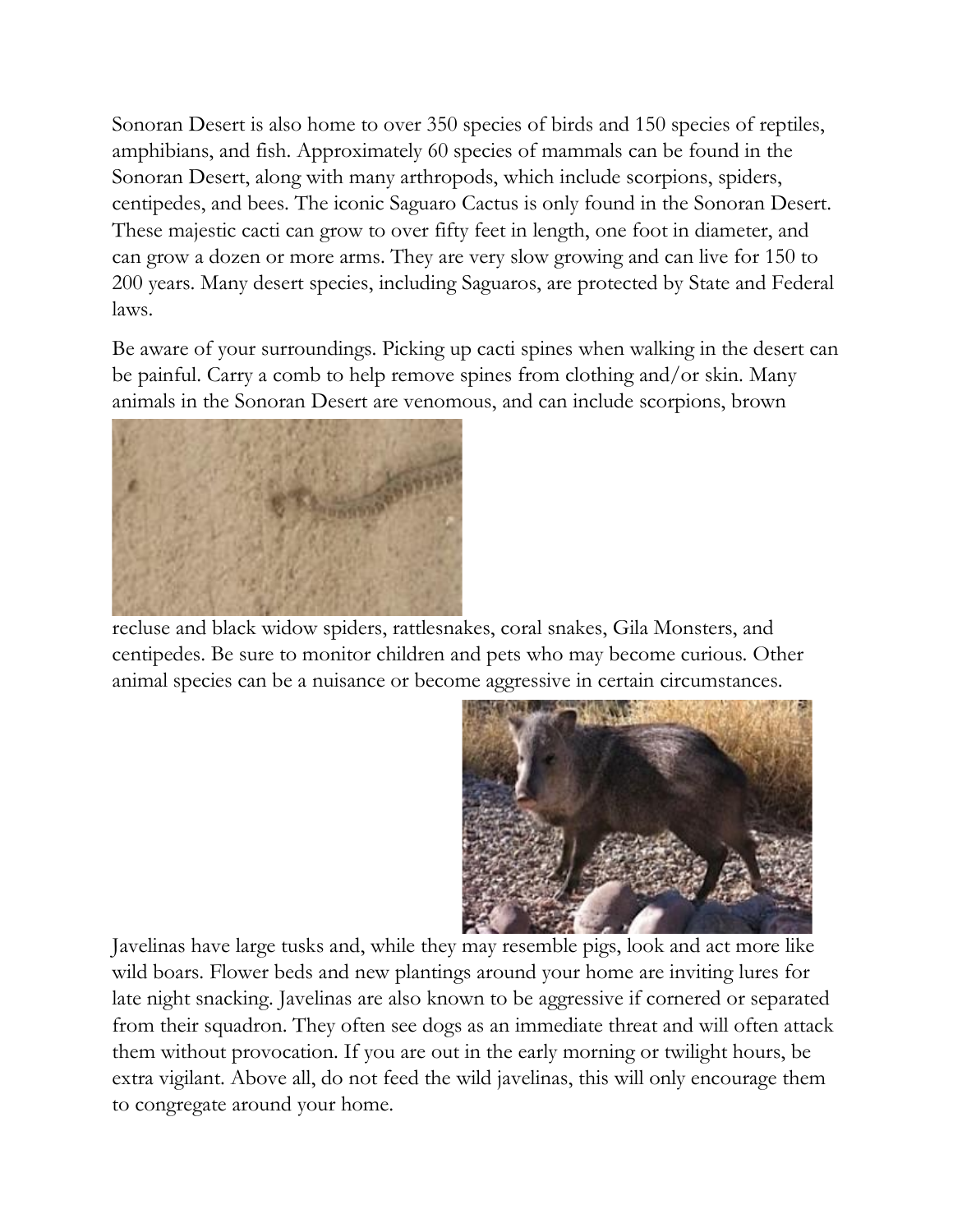#### **Green Valley History**

The written history of Green Valley begins with the arrival of Spanish Conquistadors, Catholic Jesuits, and Franciscans to the area in the 16<sup>th</sup> century. Spanish presidios and churches built by these groups are still standing to this day. The Spanish Entrada occurred in Pimeria Alta located in Southern Arizona. This event resulted in prolonged conflict between the Native populations and the Spaniards, as the latter fought to expand their control over the Southwest region. Land Grants were awarded by Spain to settlers in the area to provide growth and protection for the early Spanish. The first land grants were issued in the early  $19<sup>th</sup>$  century. In 1821, Mexico won its independence from Spain and began issuing its own land grants. The Ortiz brothers, Tomás and Ignacio, received the first land grant of about 17,000 acres near presentday Green Valley. Twenty years later, the majority of the early land grants, and some of the Spanish missions, had been abandoned due to continued conflict with the Native peoples. In 1848, with the Gadsden Purchase, the United States determined that 20 land grants, totaling 116,000 acres, were valid. These grant properties were ultimately sold off to large companies, though some parcels remained in the hands of small ranchers.

Prior to that, Native American tribes had roamed and settled in the area approximately 10,000 years ago. Their remains and traces of formerly occupied settlements are mostly buried under the surface of the desert. Because of the abundance of historical remains, developers and State and Federal land trusts must survey and preserve historical archaeological sites.

Numerous diverse populations followed the Spanish into the area. Beginning in the early 19<sup>th</sup> century; explorers, settlers, miners, and soldiers found their way into the area now known as Green Valley. In the early 1860s Chinese immigrants arrived in Southern Arizona to work on the transcontinental railroads. Migrant workers moving north from Mexico began to emigrate around the end of the 19<sup>th</sup> century. Recent Latin American immigrants, now living in the area, make up a significant portion of the population of Arizona, and are an integral part of the culture and economy of the region.

#### Modern Green Valley

The history of the town of Green Valley began in 1964 when an early business owner opened a corner ice cream parlor and snack shop named Las Esquinitas in the area. That same year two brothers, Don and Norman Maxon from Chicago, purchased 2900 acres from the largest grower of pecans in the world. The land sold by the